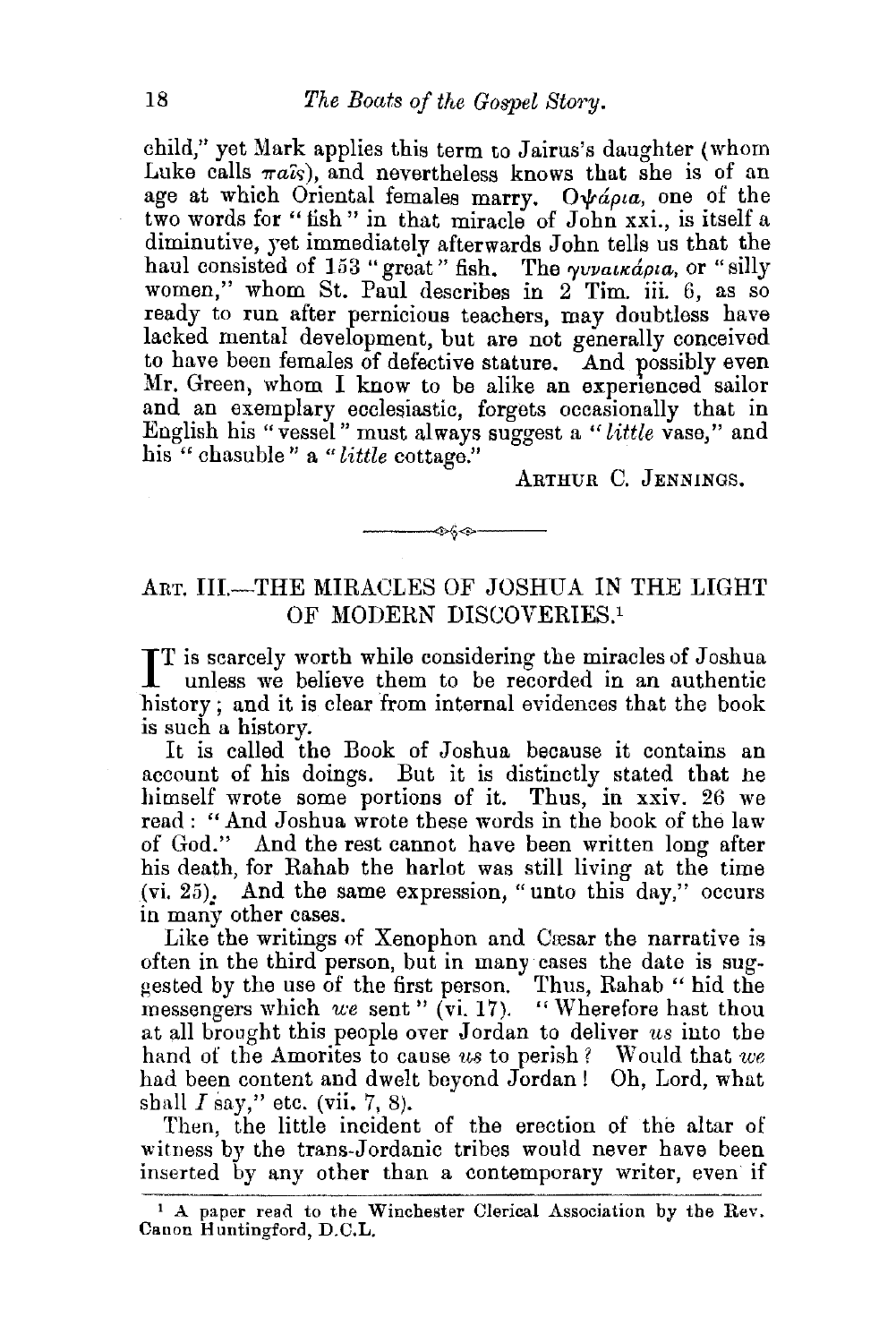some later author can be supposed, as some critics assert, to have invented the story of the erection of the tabernacle itself.

And, then, whatever moral difficulties may be suggested by the narrative of the extermination of some of the first opponents of Joshua, the story of the conquest of the land is very natural. The book gives us a mere summary of it. The author describes two great campaigns-one in the south, and another in the north. But a long seven years' war is implied which issued in a state of perfect rest.

Some of the cities in the north he utterly destroyed; but others he left standing, and slew the men only who fought against him. "So Joshua took the whole land ... and the land had rest from war " (xi. 23).

But few readers of this history realize how small a proportion of the population of Canaan the Israelites formed at this time, and for many subsequent generations, even up to and after the time of David and Solomon.

Israel in the time of Joshua held Canaan much as we hold India or Egypt, being a very small fraction of a vast population, but the ruling race. They held the country in subjection, as we do, by the force of character and military renown. The Canaanites knew that Joshua would suppress any rising or conspiracy, just as we suppressed, with a few thousand soldiers, the Indian Mutiny in a country inhabited by millions.

These are a few, but only a few, of the indications of date which the book contains, and whatever doubts and difficulties may be suggested by our modern critics, a fair-minded reader can scarcely read the narrative with close attention without feeling that he has in the Book of Joshua an authentic history.

And if the book had contained no record of miracles, its authenticity would rarely have been questioned.

Let us, then, examine the recorded miracles of Joshua in the light of modern discoveries.

"The whole subject of miracles," writes Edersheim, "requires fuller and clearer treatment than it has yet received." " The objection to miracles, as such," he says, "proceeds on that false supernaturalism which traces a miracle to the immediate fiat of the Almighty without any intervening links" ("Life and Times of Jesus," vol. ii., p. 626).

The discoveries of the Palestine Exploration Fund, and a careful consideration of the language in which the miracles of Joshua are described, enable us to understand what were the intervening links of the two great miracles of the drying up of the waters of the Jordan and the answer to Joshua's prayer at the battle of Beth-boron.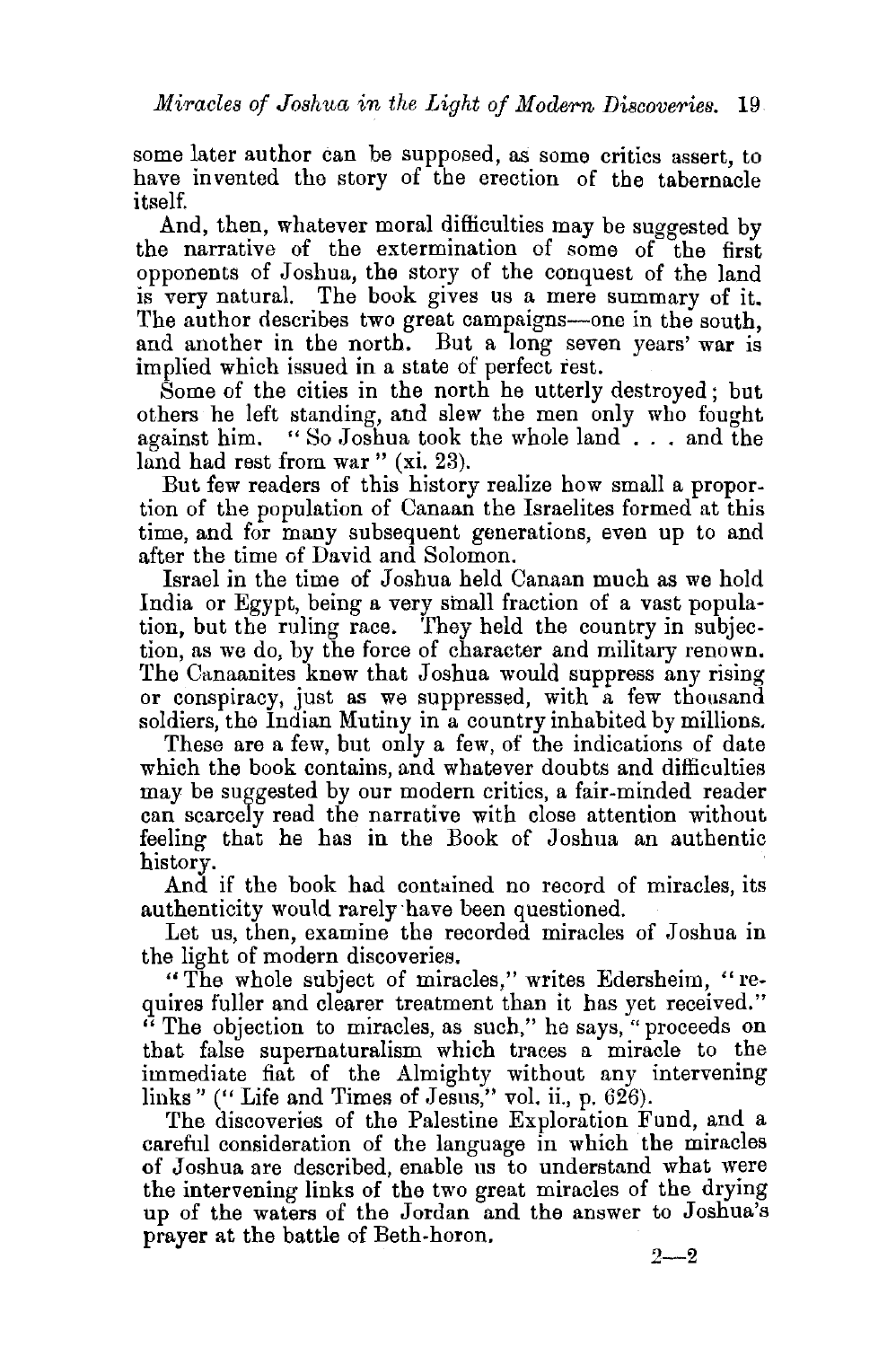A miracle does not cease to be miraculous when we can see<br>what application of natural forces it was wrought. And by what application of natural forces it was wrought. our not being able to see by what intervening links a miracle was effected does not even suggest the absence of such intervening links ; it only proves that we cannot see them.

By the application of a natural force, and as the result of countless experiments as to its behaviour under certain conditions, Marconi has succeeded in sending a message across the Atlantic without a wire or cable. This and many other modern human miracles are the result of man's knowledge and power and will.

The miracles of the Bible are the result of the use of His own created natural forces by Him whose knowledge and power are infinite, and whose will is irresistible.

But sometimes, as in the case of the miracles of Joshua, He enables us to see by what intervening links they were wrought.

The drying up of the river Jordan was unlike that of the waters of the Red Sea, and the miracles are attributed by the sacred writers to very different natural causes. The one is attributed to "a strong east wind" which "the Lord caused to blow all night" (Exod. xiv. 21).

But the stream of Jordan is described as being cut off' by some obstacle which caused the upper waters to stand up in a great heap far above the ford. If this was caused by one of those landslips which often occur at the time of flood in that most remarkable river, the circumstance of its occurrence exactly at that time would make it as miraculous as if it were the result of any other cause.

The following is written by Harper in his book entitled "The Bible and Modern Discoveries":

"Not like the Nile in its overflow, which fertilizes the land, the Jordan merely hurries on so rapidly that its fall is sixty feet to the mile ; difficult to approach in many places, impossible in others, because of the jungle and banks, it has yet many fords. In some places there are cliffs, old deposits of In some places there are cliffs, old deposits of marl, which crumble and fall into the river in time of flood. It was, therefore, at flood-time (April) that Joshua led the Israelites through the river. The spies had crossed the ford, but no 'ford ' would be broad enough for the host to pass; and as the Israelites left Egypt and crossed the 'sea of reeds' by a miracle, so their children cross this torrent stream by another miracle. The water stood still near 'the city of Adam, that is beside Zaretan.' The Revised Version translates this passage thus: 'The waters which came down from above stood and rose up in one heap-a great way off at Adam, the city that is beside Zaretan.' The meaning of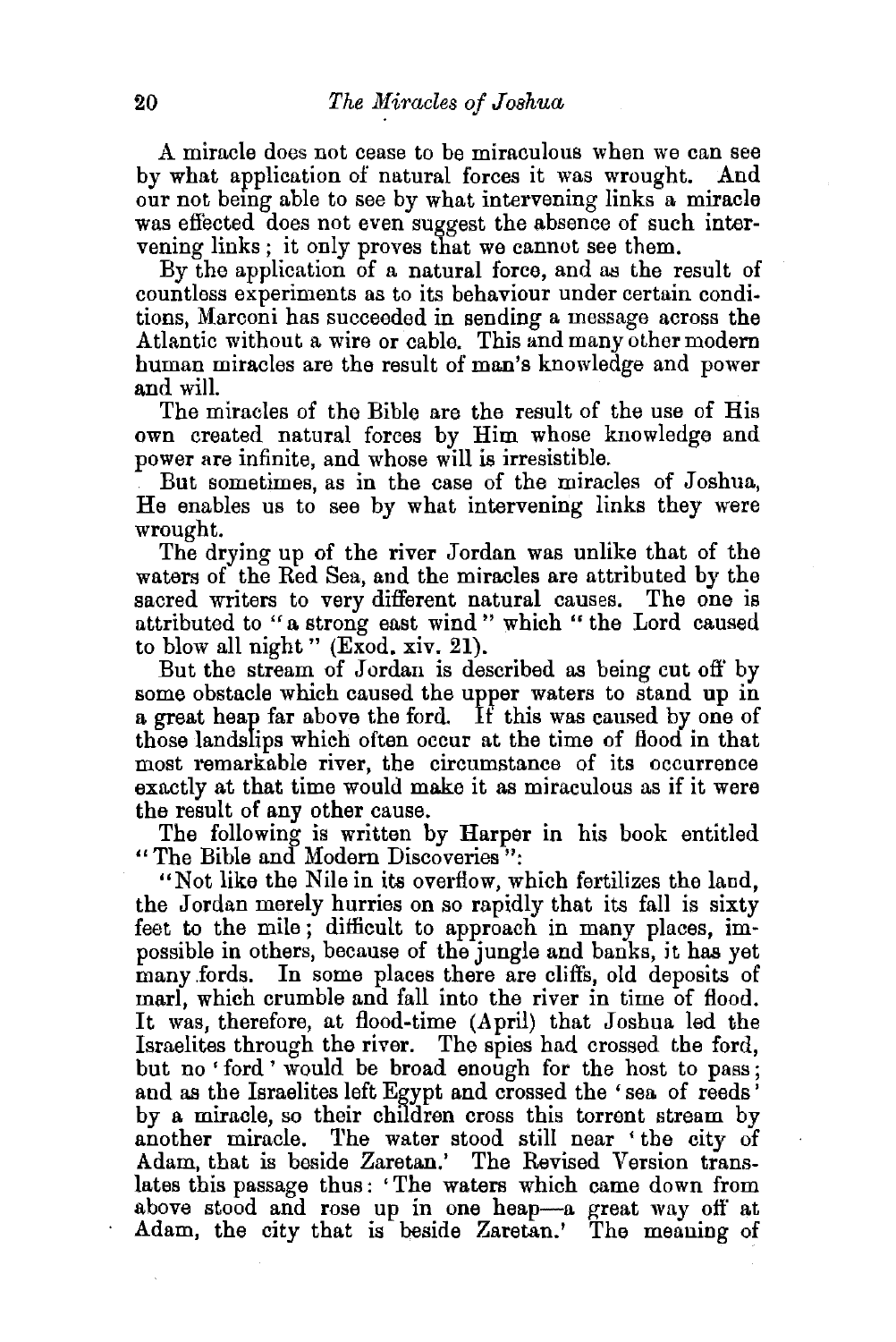'Adam' is 'red earth.' Near Beisan is an unusually large mound called Tell es Sarem. A good deal of clay is found here, and a mile to the south is a stream, the Arabic of which means 'red river.' The soil is red, and a ford near is alse called by an Arabic name which means' red earth.'

"It has been suggested that the waters of the Jordan were suddenly dammed up by a landslip or similar convulsion. The appearance of the banks, and the curious bends of the river near this place, would seem to support the idea " (p. 184).

If this were so, it only makes the record of the event more intelligible, but does not at all lessen its miraculous character.

It is very probable that the same may have happened often in such a river as the Jordan; but it is a historical fact that it did happen in A.D. 1266, as described in the writings of an Arab historian. "The Sultan Bey bars caused a bridge to be built across Jordan to facilitate the strategic movements of his army. ; .. When it was completed and the people were dispersed, part of the piers gave way. The Sultan was greatly vexed, and blamed the builders, and sent them back to repair the damage. They found the task very difficult, owing to the rise in the waters and the strength of the current. But in the night the water of the river ceased to flow, so that none remained in its bed. They remedied the defects of the piers and strengthened them, and effected repairs which would otherwise have been impossible. They then despatched otherwise have been impossible. mounted men to ascertain the nature of the event that had occurred. The riders found that a lofty mound which overlooked the river on the west had fallen into it and dammed it up. The water was held up, and had spread itself over the valley above the dam. The water was arrested from midnight until the fourth hour of the day. Then the water prevailed and the dam was broken up" *(Palestine- Ewploration Fund Quarterly Staternent,* July, 1895).

The other most startling miracle is that of the supposed standing still of the sun upon the prayer of Joshua at the battle of Beth-boron.

Mr. Palmer, in his excellent little book entitled "A Misunderstood Miracle," has shown how much light the survey of the Holy Land, and our consequently more accurate knowledge of its topography, have thrown upon this event, and have proved that what Joshua must have wanted was not longer daylight, but the continuance for a whole day of that obscuration of the sun and moon which was striking such terror into the hearts of his enemies, the worshippers of those

heavenly bodies. . The Gibeonites by treachery had persuaded Israel to **make**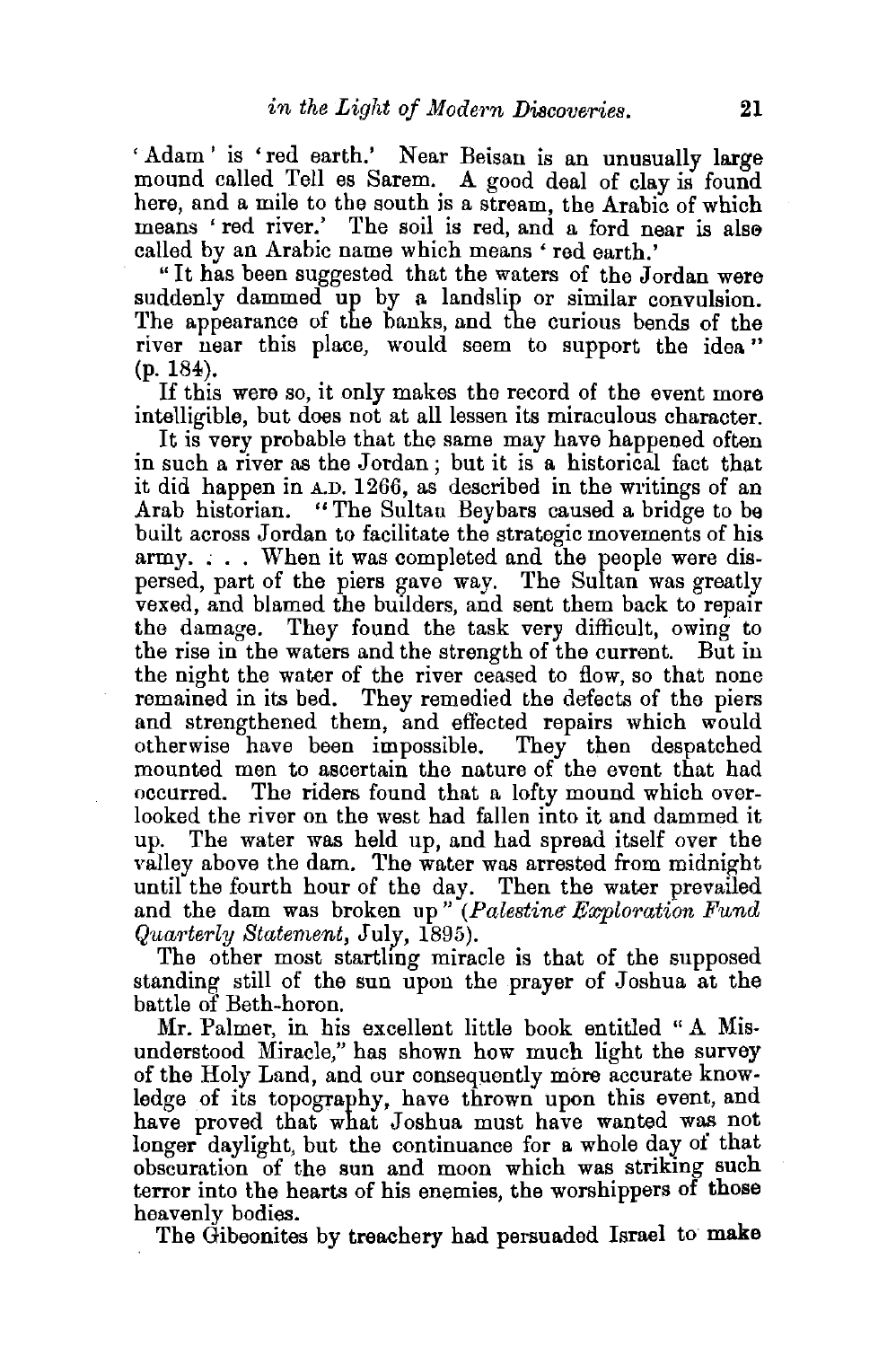n covenant of peace with them. To punish them five kings of the Amorites made a combined attack upon their city. They send an urgent message to Joshua begging him to help them. Joshua marches all night, and falls upon the Amorites early in the morning. "And the Lord discomfited them before Israel, and slew them with a great slaughter at Gibeon." West of Gibeon was the descent of Beth-horon, a rugged and most difficult pass, which proved fatal in later times to a retreating Roman army. If anywhere, a defeated enemy would here make a final stand before committing themselves to this dangerous ravine. It was there, therefore, that the Lord sent that terrific hailstorm in their faces which sent them headlong down the fatal gorge. It was there, too, that Joshua, having the sun in the east over Gibeon behind him, and the moon in the west over Ajalon, at this momentous crisis in the battle prayed that the terrifying darkness might continue until his enemies were completely routed.

He cannot have wanted longer daylight, for from the position of the sun behind him over Gibeon in the east, and the moon before him in the west, it must have been about nine in the morning when he uttered his prayer. At no much later time could the sun and moon have been so situated.

The words which Joshua used are consistent with this more rational explanation of the miracle, for he does not command the sun to stand still upon Gibeon, but, as more literally translated in the margin, both of the Authorized and Revised Versions, to "be silent."  $D\hat{o}m$ , the Hebrew word which he uses, means to be dumb or silent, and never has any sig. nification connected with movement or cessation of movement. Mr. Palmer has shown in how many languages the same word is used to express the ideas of darkness and silence. Indeed, in our own language Milton represents the blind Samson as saying :

> "The sun to me is dark, And silent as the moon, When she deserts the night, Hid in her vacant interlunar cave."

The same word is used in the Hebrew in verse 13 : " And the sun was silent, and the moon stayed  $"-i.e.,$  stayed from shining, or stayed as it was.

Such were the recorded words of Joshua, from which it seems evident that he did not call upon the sun to stand still in its course, but to continue in obscurity. Of course, nothing is impossible to the Almighty; but it is in the highest degree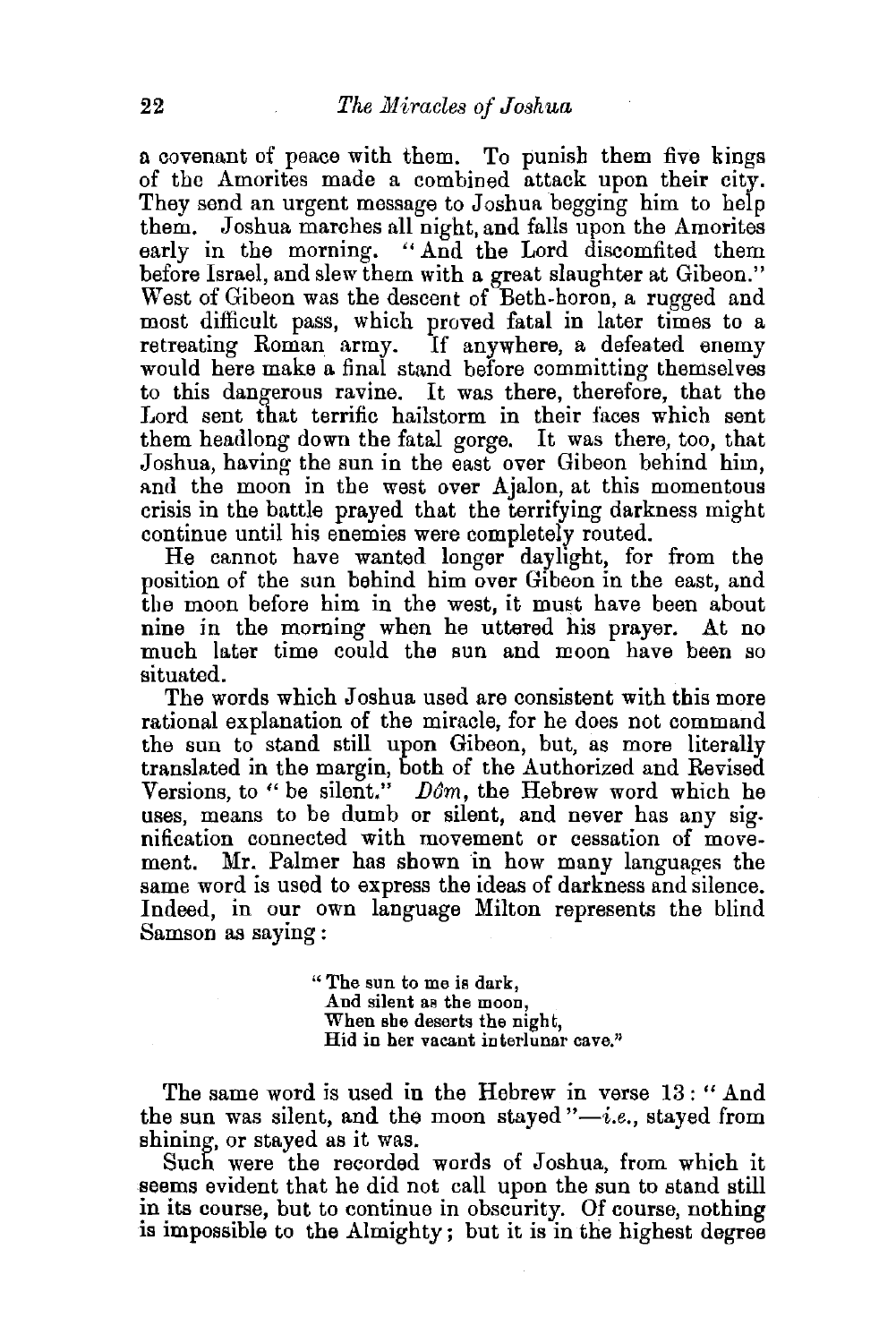improbable that He would work such a miracle as that which He is supposed to have done, especially when under the circumstance, now better understood, it would have been wholly unnecessary.

But what of the words which follow : " And the sun stayed in the midst of heaven, and hasted not to go down about a whole day "?

It is from these words rather than from those spoken by Joshua that a wrong view of what actually happened has so universally prevailed, causing so much perplexity to the believer and putting such a strain upon his faith.

But as Joshua certainly did not command the sun to stand still in its course, which would have been of no use to him, but to be silent or dark, so the verb *A mad,* stood or stayed, must be understood in a sense consistent with the verb used in the principal clause of the prayer. And it is so used of the moon just before:" And the sun was silent, and the moon stayed'' (remained so).

It is used, apparently, in this sense in Hab. iii. 11 : " The sun and the moon stood in [betook themselves into] their

dwelling."<br>It often means " to remain in any state or condition." Thus, it is said of Leah, after the birth of Judah, that "she stood from bearing "---that is, ceased bearing (Gen. xxix. 35, xxx. 9).

And so this inserted comment on the answer to Joshua's prayer must mean: " And the sun stayed "-*i.e.*, stayed in the condition which Joshua desired. "And there was no day like that before it or after it, that the Lord hearkened to the voice of a man," spreading a thick darkness over the sun and moon, to the terror of the Amorites who worshipped them, "for the Lord fought for Israel."

There is another miracle connected with the sun in which modern science enables us to see by what intervening link of a natural cause it was probably effected. To confirm God's promise to Hezekiah, Isaiah prayed that the shadow of the sun might go back ten degrees on the dial of Ahaz. This must have been the natural result of a sudden and miraculous change in the density of the atmosphere, causing a refraction of the sun's rays. Every evening after the sun itself has sunk below the horizon its image remains visible for some little time, its rays being refracted by the denser atmosphere near the surface of the earth. A few weeks ago an elongated image of the sun suddenly appeared above the horizon, due probably to some unusual condensation of the air. absurd, therefore, to suppose that the intervening link in the causation of this miracle had anything to do with the revolution of the earth on its axis, when it might so naturally result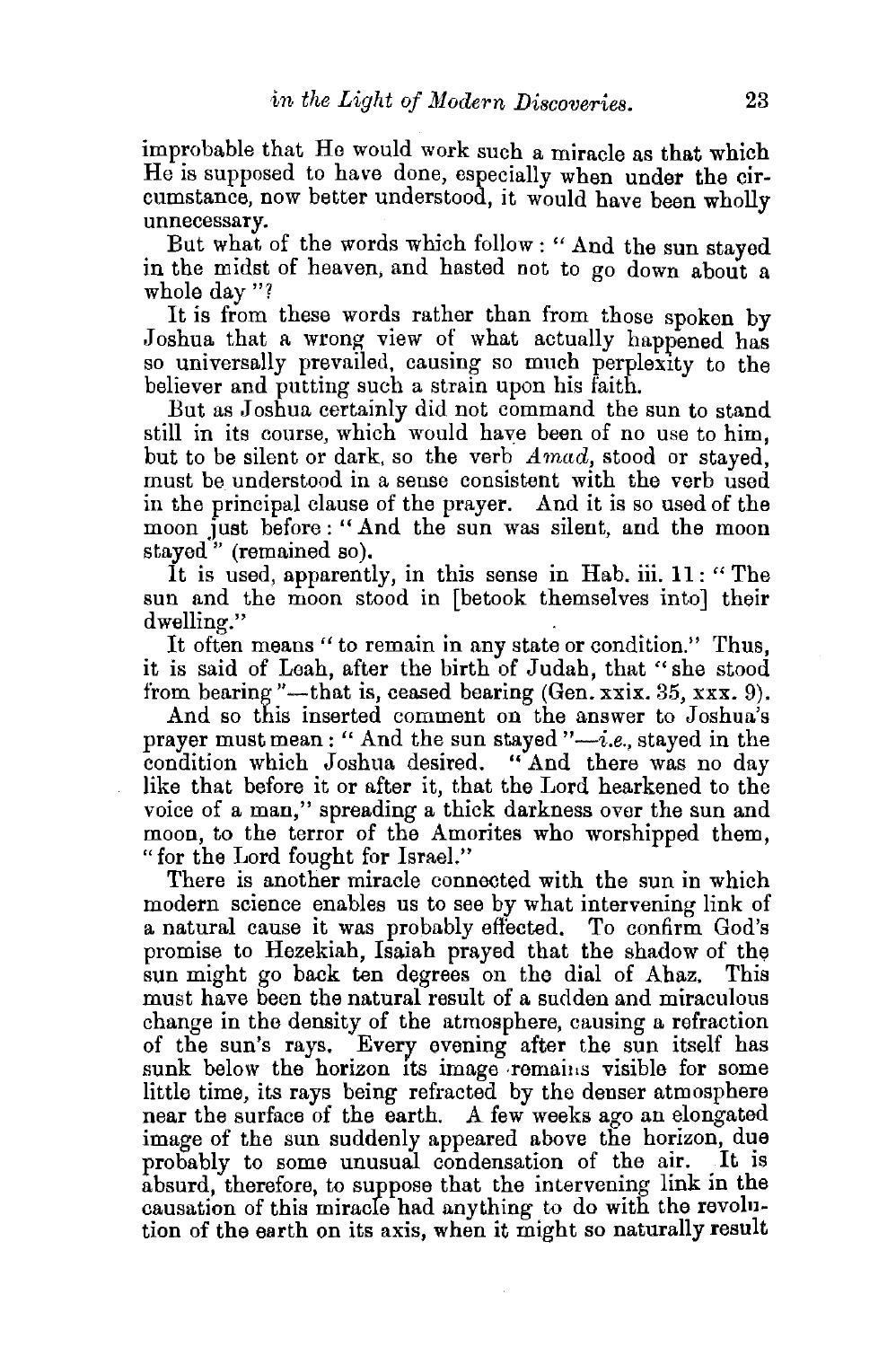from a sudden refraction of the rays of the sun, causing the shadow to appear ten degrees higher on the dial.

We don't know what sort of dial it was or what were the width of the degrees, but of course the retrogression of the sun's shadow would depend upon the density of the medium through which its rays passed.

Another difficulty in the book is that of the commanded wholesale slaughter of the Canaanites. Such massacres, indeed, are far from uncommon in the history of the world. They have occurred in modern times, and even in so-called Christian countries. In the age of Joshua, and for many centuries before and after his time, the slaughter of men, women and children, and even the ripping up of the pregnant, was far from uncommon. Accustomed to such ruthless treatment of the vanquished by the victors, the Israelites were not shocked, as we should be, by the command of Joshua to exterminate the conquered Canaanites.

There is no difficulty, therefore, in believing the truthfulness of the historian in his account of these massacres. It may be a question whether God gave such a command, and so sternly insisted upon its being carried out to the letter; but the record of the massacre itself does not in any way affect the question of the historical character of the book.

It is important, however, to observe that the Israelites were strictly forbidden to adopt this common practice of heathen nations, in all other battles with their neighbours. The Canaanitish races were to be specially dealt with for very special reasons.

The following was to be their ordinary practice in warfare :

" When thou drawest nigh unto a city to fight against it, then proclaim peace unto it. And it shall be, if it make thee an answer of peace, and open unto thee, then it shall be that all the people that is found therein shall become tributary unto thee, and shall serve thee. And if it will make no peace with thee, but will make war against thee, then thou shalt besiege it: and when the J.ord thy God delivereth it into thine hand, thou shalt smite every male thereof with the edge of the sword; but the women and the little ones, and the cattle, and all that is in the city, even all the spoil thereof, shalt thou take for a prey unto thyself, and thou shalt eat the spoil of thine enemies which the Lord thy God hath given thee. Thus shalt thou do unto all the cities which are very far off from thee, which are not of the cities of these nations. But of the cities of these people, which the Lord thy God giveth thee for an inheritance, thou shalt save alive nothing that breatheth ; but thou shalt destroy them: the Hittite, and the Amorite, the Canaanite, and the Perizzite,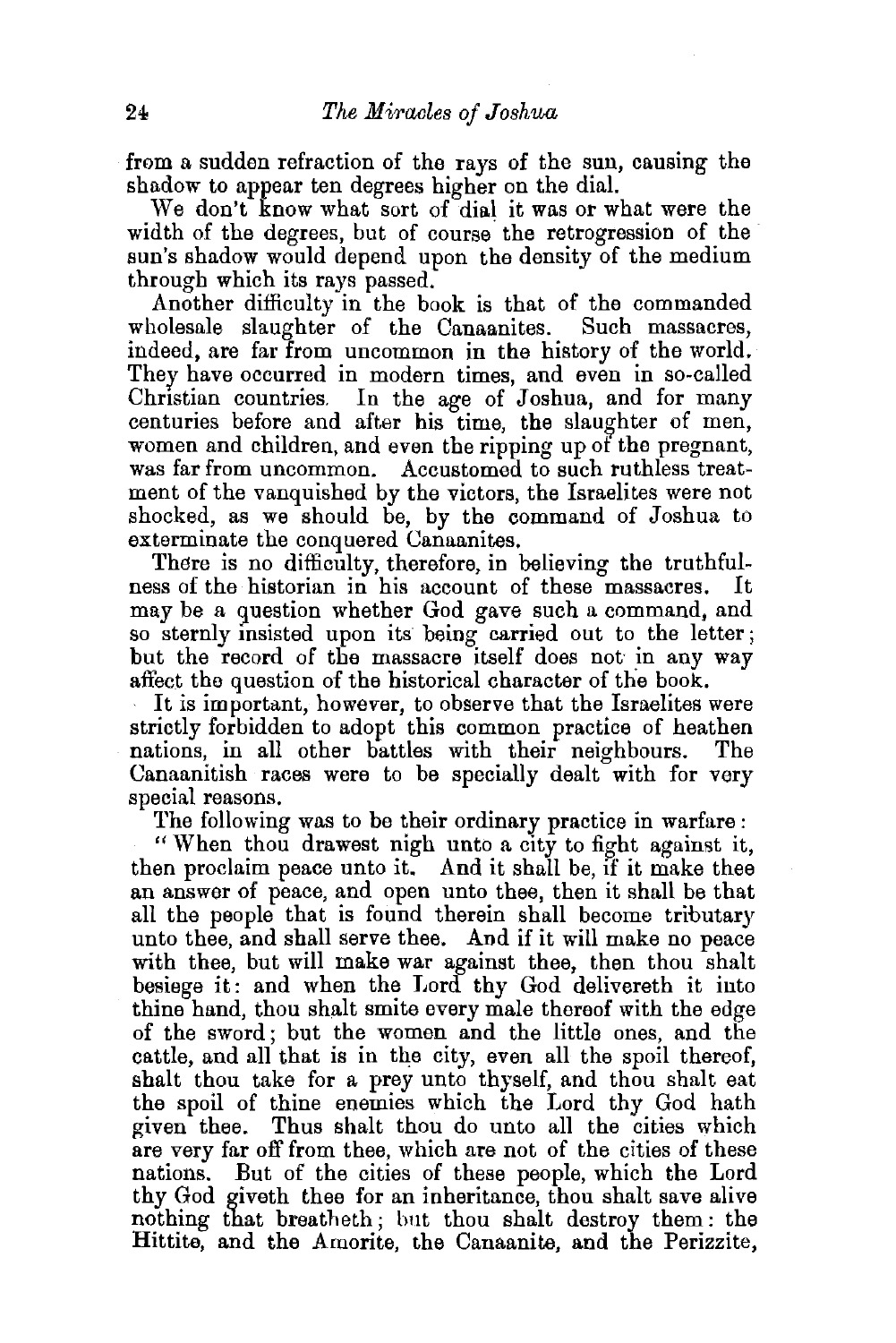the Hivite, and the Jebusite; as the Lord thy God hath commanded thee : that they teach you not to do after all their abominations, which they have done unto their gods; so should ye sin against the Lord your God" (Deut. xx. 10-18).

Here, then, we have the meaning of this unique Divine purpose. .

This strange command to make no peace with the cities of Canaan, but to slay with their own hands the men, women, and children which were in them, was intended to burn into the hearts of Israel a sense of God's hatred of the cruel and unnatural crimes which they committed in the obscene worship of their gods.

And it had this eflect. For, except when they apostatized from their own Jehovah, and worshipped the idols of Canaan, the Israelites were conspicuous among the nations for their abhorrence of infanticide and the unnatural and cruel practices of the heathen.

In His moral government of a race to whom He had given freedom of will, God seems to have educated mankind as we educate our children. From Adam to Christ His system of government has been one of more or less immediate or temporal rewards and punishments.

But having once proved by signal judgments His hatred of impurity, He has left men free to profit by their teaching. For a too frequent use of rewards and punishments obviously interferes with man's freedom of choice and action.

Sexual sins are the only causes mentioned of the universal corruption of the society of the antediluvian world, and the flood was God's expression of His hatred of them.

When this proved insufficient, the fires of Sodom and the annihilation of the cities of the plain were added to emphasize and make clear this teaching to all future generations of men.

But this was not enough to put an end to the "abominations which the Canaanites did unto their gods."

Here, then, we see the meaning of the selection of a chosen people to be the teachers and the witnesses of God's moral law until the coming of Him who should entirely change God's system of government by temporal rewards and punishments, and raise mankind to a higher moral level, as no longer servants under bondage, but the free and loving children of the Father through the Incarnation and Atonement of Jesus Christ.

Few readers of the Bible realize sufficiently the great difference which is apparent between the system of Moses and that of Christ, and between the nation of Israel and the Christian Church,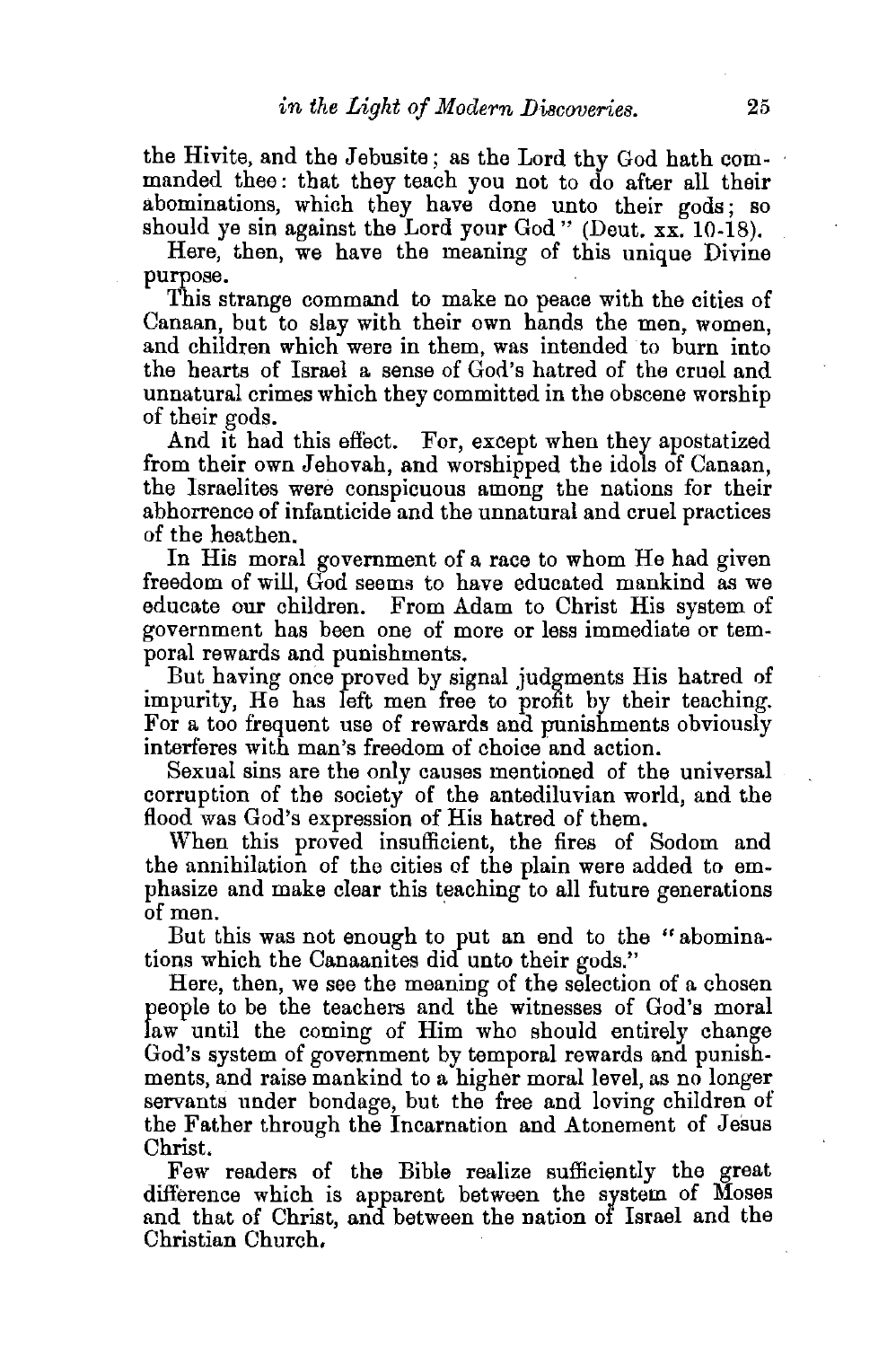The nation of Israel was an army sent out to fight with the literal sword and spear against the enemies of mankind, against the enemies of God and His law.

The Church of Christ is an army of martyrs led to victory by a Martyr King, sent forth to overcome evil by good, to conquer the devil and the world, "by the blood of the Lamb, and by the word of their testimony, and because they loved not their lives even unto death " (Rev. xii. 11).

Christendom, since the age of Constantine, has often sadly forgotten this. Hence the sword has been freely used to propagate the religion of the King of Peace (Rev. vi. 4).

Emperors and kings have compelled their subjects and conquered nations to be baptized; and the rulers of the Church have employed the armies of kings and the tribunals of the temporal magistrates to suppress all opposition to their decrees by tire, and sword, and the horrors of the torture chamber.

And have we yet thoroughly learned the lesson so plainly taught by Jesus to His impetuous disciples, when they asked Him whether they should call down fire from heaven to destroy His enemies ? It was quite right that Elijah should do this, because he was living under the system of Moses, but the Son of man came not to destroy men's lives, but to save them (St. Luke ix. 54).

As it was the duty of Elijah, at the command of God, to slay the false prophets of Baal, so it was the duty of Joshua and his warriors to exterminate the sinners of Canaan.

As God destroyed men, women, and children by the waters of the flood and the fires of Sodom to express His abhorrence of their cruel and unnatural crimes, so by the sword of Joshua He exterminated the sinners of Canaan who practised the same abominations in the worship of their gods.

It was a terrible lesson, and this is given as the reason why these sinners were to be utterly destroyed: "That they teach you not to do after all their abominations which they have done unto their gods, so should ye sin against the Lord your God " (Deut. xx. 18).

It is important also to remember that Israel was not given the possession of the Promised Land for their own righteousness, but because of the wickedness of the Canaanites (Deut. ix. 4-6).

Again and again this is impressed upon them.

"Speak not thou in thy heart after that the Lord thy God hath thrust them out from before thee, saying, For my righteousness the Lord hath brought me in to possess this land : whereas for the wickedness of these nations the Lord thy God doth drive them out from before thee ... know